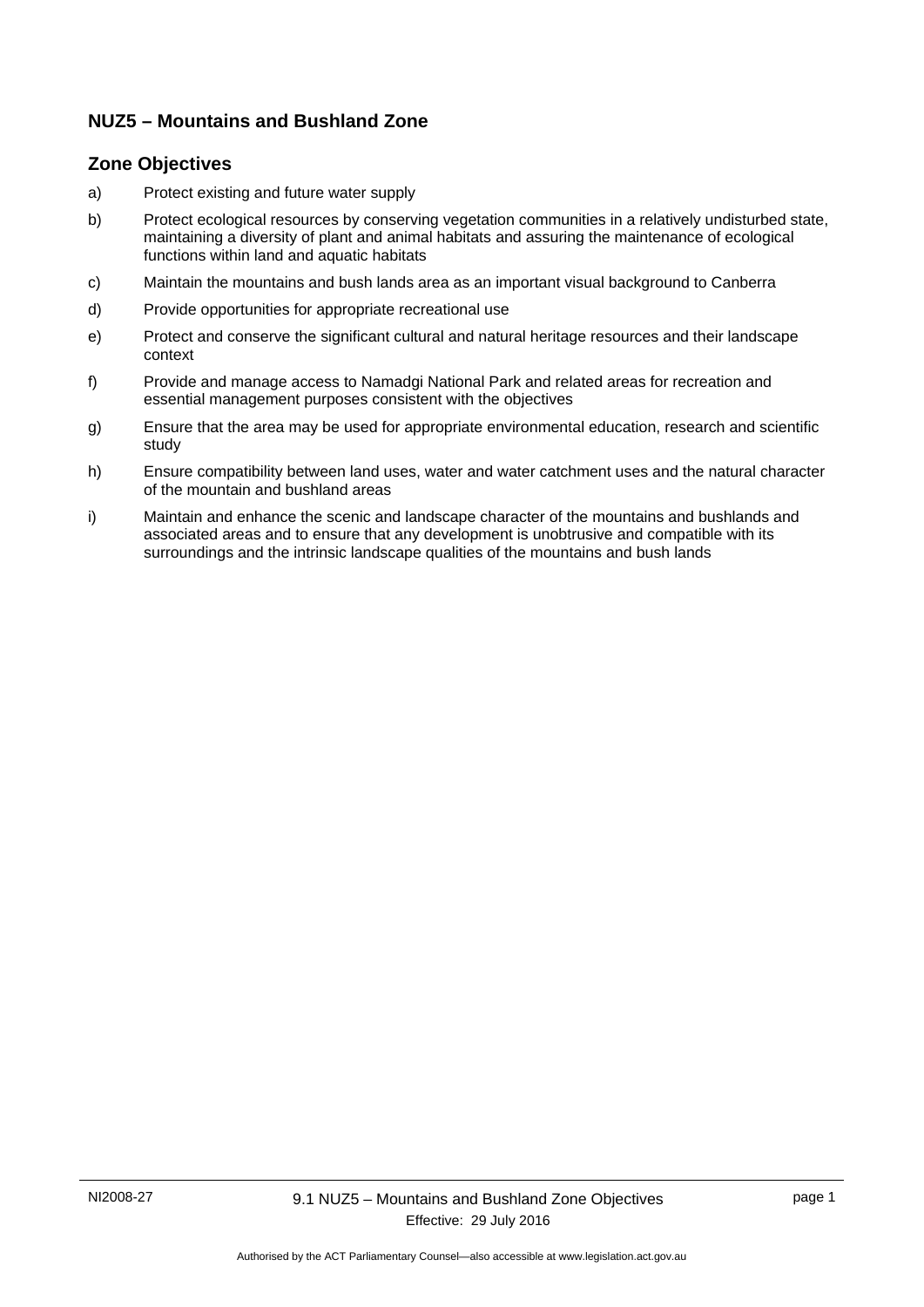# **NUZ5 – Mountains and Bushland Zone Development Table**

| Development approval is not required. Building approval may be required.<br>On leased land, development must be authorised by a lease.<br>Development identified in the Planning and Development Act 2007 as exempt (see sections 133<br>and 134 of the Act and section 20 and schedule 1 of the Planning and Development Regulation<br>2008)<br><b>ASSESSABLE DEVELOPMENT</b><br>Development application required.<br>On leased land, development must be authorised by a lease.<br><b>MINIMUM ASSESSMENT TRACK</b><br><b>CODE</b><br>Development listed below requires a development application and is assessed in the code track<br><b>Development</b><br>No development identified.<br><b>MINIMUM ASSESSMENT TRACK</b><br><b>MERIT</b><br>Development listed below requires a development application and is assessed in the merit track,<br>unless specified in schedule 4 of the Planning and Development Act 2007 (as impact track) or<br>specified as prohibited development in a precinct map.<br><b>Development</b><br>agriculture<br>minor use<br>ancillary use<br>nature conservation area<br>communications facility<br>overnight camping area<br>consolidation<br>parkland<br>scientific research establishment<br>demolition<br>development in a location and of a type<br>sign<br>identified in a precinct map as additional merit<br>track development<br>farm tourism<br>subdivision<br>land management facility<br>temporary use<br>major road<br>tourist facility<br><b>MAJOR UTILITY INSTALLATION</b><br>woodlot<br>minor road<br><b>MINIMUM ASSESSMENT TRACK</b><br><b>IMPACT</b><br>Development listed below requires a development application and is assessed in the impact track<br>1.<br>Development that is not:<br>a. Exempt, code track or merit track development (see section 132 of the Planning and<br>Development Act 2007); or<br>b. Prohibited development, other than development that is permitted under s137 of the<br>Planning and Development Act 2007.<br>2.<br>Development specified in schedule 4 of the Planning and Development Act 2007 and not listed<br>as a prohibited use in this table.<br>Development that is authorised by a lease and listed as a prohibited use in this table.<br>3.<br>Development declared under section 124 or section 125 of the Planning and Development<br>4.<br>Act 2007 and not listed as a prohibited development in this table.<br>Varying a lease to add a use assessable under the impact track. |    | <b>EXEMPT DEVELOPMENT</b> |  |
|----------------------------------------------------------------------------------------------------------------------------------------------------------------------------------------------------------------------------------------------------------------------------------------------------------------------------------------------------------------------------------------------------------------------------------------------------------------------------------------------------------------------------------------------------------------------------------------------------------------------------------------------------------------------------------------------------------------------------------------------------------------------------------------------------------------------------------------------------------------------------------------------------------------------------------------------------------------------------------------------------------------------------------------------------------------------------------------------------------------------------------------------------------------------------------------------------------------------------------------------------------------------------------------------------------------------------------------------------------------------------------------------------------------------------------------------------------------------------------------------------------------------------------------------------------------------------------------------------------------------------------------------------------------------------------------------------------------------------------------------------------------------------------------------------------------------------------------------------------------------------------------------------------------------------------------------------------------------------------------------------------------------------------------------------------------------------------------------------------------------------------------------------------------------------------------------------------------------------------------------------------------------------------------------------------------------------------------------------------------------------------------------------------------------------------------------------------------------------------------|----|---------------------------|--|
|                                                                                                                                                                                                                                                                                                                                                                                                                                                                                                                                                                                                                                                                                                                                                                                                                                                                                                                                                                                                                                                                                                                                                                                                                                                                                                                                                                                                                                                                                                                                                                                                                                                                                                                                                                                                                                                                                                                                                                                                                                                                                                                                                                                                                                                                                                                                                                                                                                                                                        |    |                           |  |
|                                                                                                                                                                                                                                                                                                                                                                                                                                                                                                                                                                                                                                                                                                                                                                                                                                                                                                                                                                                                                                                                                                                                                                                                                                                                                                                                                                                                                                                                                                                                                                                                                                                                                                                                                                                                                                                                                                                                                                                                                                                                                                                                                                                                                                                                                                                                                                                                                                                                                        |    |                           |  |
|                                                                                                                                                                                                                                                                                                                                                                                                                                                                                                                                                                                                                                                                                                                                                                                                                                                                                                                                                                                                                                                                                                                                                                                                                                                                                                                                                                                                                                                                                                                                                                                                                                                                                                                                                                                                                                                                                                                                                                                                                                                                                                                                                                                                                                                                                                                                                                                                                                                                                        |    |                           |  |
|                                                                                                                                                                                                                                                                                                                                                                                                                                                                                                                                                                                                                                                                                                                                                                                                                                                                                                                                                                                                                                                                                                                                                                                                                                                                                                                                                                                                                                                                                                                                                                                                                                                                                                                                                                                                                                                                                                                                                                                                                                                                                                                                                                                                                                                                                                                                                                                                                                                                                        |    |                           |  |
|                                                                                                                                                                                                                                                                                                                                                                                                                                                                                                                                                                                                                                                                                                                                                                                                                                                                                                                                                                                                                                                                                                                                                                                                                                                                                                                                                                                                                                                                                                                                                                                                                                                                                                                                                                                                                                                                                                                                                                                                                                                                                                                                                                                                                                                                                                                                                                                                                                                                                        |    |                           |  |
|                                                                                                                                                                                                                                                                                                                                                                                                                                                                                                                                                                                                                                                                                                                                                                                                                                                                                                                                                                                                                                                                                                                                                                                                                                                                                                                                                                                                                                                                                                                                                                                                                                                                                                                                                                                                                                                                                                                                                                                                                                                                                                                                                                                                                                                                                                                                                                                                                                                                                        |    |                           |  |
|                                                                                                                                                                                                                                                                                                                                                                                                                                                                                                                                                                                                                                                                                                                                                                                                                                                                                                                                                                                                                                                                                                                                                                                                                                                                                                                                                                                                                                                                                                                                                                                                                                                                                                                                                                                                                                                                                                                                                                                                                                                                                                                                                                                                                                                                                                                                                                                                                                                                                        |    |                           |  |
|                                                                                                                                                                                                                                                                                                                                                                                                                                                                                                                                                                                                                                                                                                                                                                                                                                                                                                                                                                                                                                                                                                                                                                                                                                                                                                                                                                                                                                                                                                                                                                                                                                                                                                                                                                                                                                                                                                                                                                                                                                                                                                                                                                                                                                                                                                                                                                                                                                                                                        |    |                           |  |
|                                                                                                                                                                                                                                                                                                                                                                                                                                                                                                                                                                                                                                                                                                                                                                                                                                                                                                                                                                                                                                                                                                                                                                                                                                                                                                                                                                                                                                                                                                                                                                                                                                                                                                                                                                                                                                                                                                                                                                                                                                                                                                                                                                                                                                                                                                                                                                                                                                                                                        |    |                           |  |
|                                                                                                                                                                                                                                                                                                                                                                                                                                                                                                                                                                                                                                                                                                                                                                                                                                                                                                                                                                                                                                                                                                                                                                                                                                                                                                                                                                                                                                                                                                                                                                                                                                                                                                                                                                                                                                                                                                                                                                                                                                                                                                                                                                                                                                                                                                                                                                                                                                                                                        |    |                           |  |
|                                                                                                                                                                                                                                                                                                                                                                                                                                                                                                                                                                                                                                                                                                                                                                                                                                                                                                                                                                                                                                                                                                                                                                                                                                                                                                                                                                                                                                                                                                                                                                                                                                                                                                                                                                                                                                                                                                                                                                                                                                                                                                                                                                                                                                                                                                                                                                                                                                                                                        |    |                           |  |
|                                                                                                                                                                                                                                                                                                                                                                                                                                                                                                                                                                                                                                                                                                                                                                                                                                                                                                                                                                                                                                                                                                                                                                                                                                                                                                                                                                                                                                                                                                                                                                                                                                                                                                                                                                                                                                                                                                                                                                                                                                                                                                                                                                                                                                                                                                                                                                                                                                                                                        |    |                           |  |
|                                                                                                                                                                                                                                                                                                                                                                                                                                                                                                                                                                                                                                                                                                                                                                                                                                                                                                                                                                                                                                                                                                                                                                                                                                                                                                                                                                                                                                                                                                                                                                                                                                                                                                                                                                                                                                                                                                                                                                                                                                                                                                                                                                                                                                                                                                                                                                                                                                                                                        |    |                           |  |
|                                                                                                                                                                                                                                                                                                                                                                                                                                                                                                                                                                                                                                                                                                                                                                                                                                                                                                                                                                                                                                                                                                                                                                                                                                                                                                                                                                                                                                                                                                                                                                                                                                                                                                                                                                                                                                                                                                                                                                                                                                                                                                                                                                                                                                                                                                                                                                                                                                                                                        |    |                           |  |
|                                                                                                                                                                                                                                                                                                                                                                                                                                                                                                                                                                                                                                                                                                                                                                                                                                                                                                                                                                                                                                                                                                                                                                                                                                                                                                                                                                                                                                                                                                                                                                                                                                                                                                                                                                                                                                                                                                                                                                                                                                                                                                                                                                                                                                                                                                                                                                                                                                                                                        |    |                           |  |
|                                                                                                                                                                                                                                                                                                                                                                                                                                                                                                                                                                                                                                                                                                                                                                                                                                                                                                                                                                                                                                                                                                                                                                                                                                                                                                                                                                                                                                                                                                                                                                                                                                                                                                                                                                                                                                                                                                                                                                                                                                                                                                                                                                                                                                                                                                                                                                                                                                                                                        |    |                           |  |
|                                                                                                                                                                                                                                                                                                                                                                                                                                                                                                                                                                                                                                                                                                                                                                                                                                                                                                                                                                                                                                                                                                                                                                                                                                                                                                                                                                                                                                                                                                                                                                                                                                                                                                                                                                                                                                                                                                                                                                                                                                                                                                                                                                                                                                                                                                                                                                                                                                                                                        |    |                           |  |
|                                                                                                                                                                                                                                                                                                                                                                                                                                                                                                                                                                                                                                                                                                                                                                                                                                                                                                                                                                                                                                                                                                                                                                                                                                                                                                                                                                                                                                                                                                                                                                                                                                                                                                                                                                                                                                                                                                                                                                                                                                                                                                                                                                                                                                                                                                                                                                                                                                                                                        |    |                           |  |
|                                                                                                                                                                                                                                                                                                                                                                                                                                                                                                                                                                                                                                                                                                                                                                                                                                                                                                                                                                                                                                                                                                                                                                                                                                                                                                                                                                                                                                                                                                                                                                                                                                                                                                                                                                                                                                                                                                                                                                                                                                                                                                                                                                                                                                                                                                                                                                                                                                                                                        |    |                           |  |
|                                                                                                                                                                                                                                                                                                                                                                                                                                                                                                                                                                                                                                                                                                                                                                                                                                                                                                                                                                                                                                                                                                                                                                                                                                                                                                                                                                                                                                                                                                                                                                                                                                                                                                                                                                                                                                                                                                                                                                                                                                                                                                                                                                                                                                                                                                                                                                                                                                                                                        |    |                           |  |
|                                                                                                                                                                                                                                                                                                                                                                                                                                                                                                                                                                                                                                                                                                                                                                                                                                                                                                                                                                                                                                                                                                                                                                                                                                                                                                                                                                                                                                                                                                                                                                                                                                                                                                                                                                                                                                                                                                                                                                                                                                                                                                                                                                                                                                                                                                                                                                                                                                                                                        |    |                           |  |
|                                                                                                                                                                                                                                                                                                                                                                                                                                                                                                                                                                                                                                                                                                                                                                                                                                                                                                                                                                                                                                                                                                                                                                                                                                                                                                                                                                                                                                                                                                                                                                                                                                                                                                                                                                                                                                                                                                                                                                                                                                                                                                                                                                                                                                                                                                                                                                                                                                                                                        |    |                           |  |
|                                                                                                                                                                                                                                                                                                                                                                                                                                                                                                                                                                                                                                                                                                                                                                                                                                                                                                                                                                                                                                                                                                                                                                                                                                                                                                                                                                                                                                                                                                                                                                                                                                                                                                                                                                                                                                                                                                                                                                                                                                                                                                                                                                                                                                                                                                                                                                                                                                                                                        |    |                           |  |
|                                                                                                                                                                                                                                                                                                                                                                                                                                                                                                                                                                                                                                                                                                                                                                                                                                                                                                                                                                                                                                                                                                                                                                                                                                                                                                                                                                                                                                                                                                                                                                                                                                                                                                                                                                                                                                                                                                                                                                                                                                                                                                                                                                                                                                                                                                                                                                                                                                                                                        |    |                           |  |
|                                                                                                                                                                                                                                                                                                                                                                                                                                                                                                                                                                                                                                                                                                                                                                                                                                                                                                                                                                                                                                                                                                                                                                                                                                                                                                                                                                                                                                                                                                                                                                                                                                                                                                                                                                                                                                                                                                                                                                                                                                                                                                                                                                                                                                                                                                                                                                                                                                                                                        |    |                           |  |
|                                                                                                                                                                                                                                                                                                                                                                                                                                                                                                                                                                                                                                                                                                                                                                                                                                                                                                                                                                                                                                                                                                                                                                                                                                                                                                                                                                                                                                                                                                                                                                                                                                                                                                                                                                                                                                                                                                                                                                                                                                                                                                                                                                                                                                                                                                                                                                                                                                                                                        |    |                           |  |
|                                                                                                                                                                                                                                                                                                                                                                                                                                                                                                                                                                                                                                                                                                                                                                                                                                                                                                                                                                                                                                                                                                                                                                                                                                                                                                                                                                                                                                                                                                                                                                                                                                                                                                                                                                                                                                                                                                                                                                                                                                                                                                                                                                                                                                                                                                                                                                                                                                                                                        |    |                           |  |
|                                                                                                                                                                                                                                                                                                                                                                                                                                                                                                                                                                                                                                                                                                                                                                                                                                                                                                                                                                                                                                                                                                                                                                                                                                                                                                                                                                                                                                                                                                                                                                                                                                                                                                                                                                                                                                                                                                                                                                                                                                                                                                                                                                                                                                                                                                                                                                                                                                                                                        |    |                           |  |
|                                                                                                                                                                                                                                                                                                                                                                                                                                                                                                                                                                                                                                                                                                                                                                                                                                                                                                                                                                                                                                                                                                                                                                                                                                                                                                                                                                                                                                                                                                                                                                                                                                                                                                                                                                                                                                                                                                                                                                                                                                                                                                                                                                                                                                                                                                                                                                                                                                                                                        |    |                           |  |
|                                                                                                                                                                                                                                                                                                                                                                                                                                                                                                                                                                                                                                                                                                                                                                                                                                                                                                                                                                                                                                                                                                                                                                                                                                                                                                                                                                                                                                                                                                                                                                                                                                                                                                                                                                                                                                                                                                                                                                                                                                                                                                                                                                                                                                                                                                                                                                                                                                                                                        |    |                           |  |
|                                                                                                                                                                                                                                                                                                                                                                                                                                                                                                                                                                                                                                                                                                                                                                                                                                                                                                                                                                                                                                                                                                                                                                                                                                                                                                                                                                                                                                                                                                                                                                                                                                                                                                                                                                                                                                                                                                                                                                                                                                                                                                                                                                                                                                                                                                                                                                                                                                                                                        |    |                           |  |
|                                                                                                                                                                                                                                                                                                                                                                                                                                                                                                                                                                                                                                                                                                                                                                                                                                                                                                                                                                                                                                                                                                                                                                                                                                                                                                                                                                                                                                                                                                                                                                                                                                                                                                                                                                                                                                                                                                                                                                                                                                                                                                                                                                                                                                                                                                                                                                                                                                                                                        |    |                           |  |
|                                                                                                                                                                                                                                                                                                                                                                                                                                                                                                                                                                                                                                                                                                                                                                                                                                                                                                                                                                                                                                                                                                                                                                                                                                                                                                                                                                                                                                                                                                                                                                                                                                                                                                                                                                                                                                                                                                                                                                                                                                                                                                                                                                                                                                                                                                                                                                                                                                                                                        |    |                           |  |
|                                                                                                                                                                                                                                                                                                                                                                                                                                                                                                                                                                                                                                                                                                                                                                                                                                                                                                                                                                                                                                                                                                                                                                                                                                                                                                                                                                                                                                                                                                                                                                                                                                                                                                                                                                                                                                                                                                                                                                                                                                                                                                                                                                                                                                                                                                                                                                                                                                                                                        |    |                           |  |
|                                                                                                                                                                                                                                                                                                                                                                                                                                                                                                                                                                                                                                                                                                                                                                                                                                                                                                                                                                                                                                                                                                                                                                                                                                                                                                                                                                                                                                                                                                                                                                                                                                                                                                                                                                                                                                                                                                                                                                                                                                                                                                                                                                                                                                                                                                                                                                                                                                                                                        |    |                           |  |
|                                                                                                                                                                                                                                                                                                                                                                                                                                                                                                                                                                                                                                                                                                                                                                                                                                                                                                                                                                                                                                                                                                                                                                                                                                                                                                                                                                                                                                                                                                                                                                                                                                                                                                                                                                                                                                                                                                                                                                                                                                                                                                                                                                                                                                                                                                                                                                                                                                                                                        |    |                           |  |
|                                                                                                                                                                                                                                                                                                                                                                                                                                                                                                                                                                                                                                                                                                                                                                                                                                                                                                                                                                                                                                                                                                                                                                                                                                                                                                                                                                                                                                                                                                                                                                                                                                                                                                                                                                                                                                                                                                                                                                                                                                                                                                                                                                                                                                                                                                                                                                                                                                                                                        |    |                           |  |
|                                                                                                                                                                                                                                                                                                                                                                                                                                                                                                                                                                                                                                                                                                                                                                                                                                                                                                                                                                                                                                                                                                                                                                                                                                                                                                                                                                                                                                                                                                                                                                                                                                                                                                                                                                                                                                                                                                                                                                                                                                                                                                                                                                                                                                                                                                                                                                                                                                                                                        |    |                           |  |
|                                                                                                                                                                                                                                                                                                                                                                                                                                                                                                                                                                                                                                                                                                                                                                                                                                                                                                                                                                                                                                                                                                                                                                                                                                                                                                                                                                                                                                                                                                                                                                                                                                                                                                                                                                                                                                                                                                                                                                                                                                                                                                                                                                                                                                                                                                                                                                                                                                                                                        |    |                           |  |
|                                                                                                                                                                                                                                                                                                                                                                                                                                                                                                                                                                                                                                                                                                                                                                                                                                                                                                                                                                                                                                                                                                                                                                                                                                                                                                                                                                                                                                                                                                                                                                                                                                                                                                                                                                                                                                                                                                                                                                                                                                                                                                                                                                                                                                                                                                                                                                                                                                                                                        | 5. |                           |  |